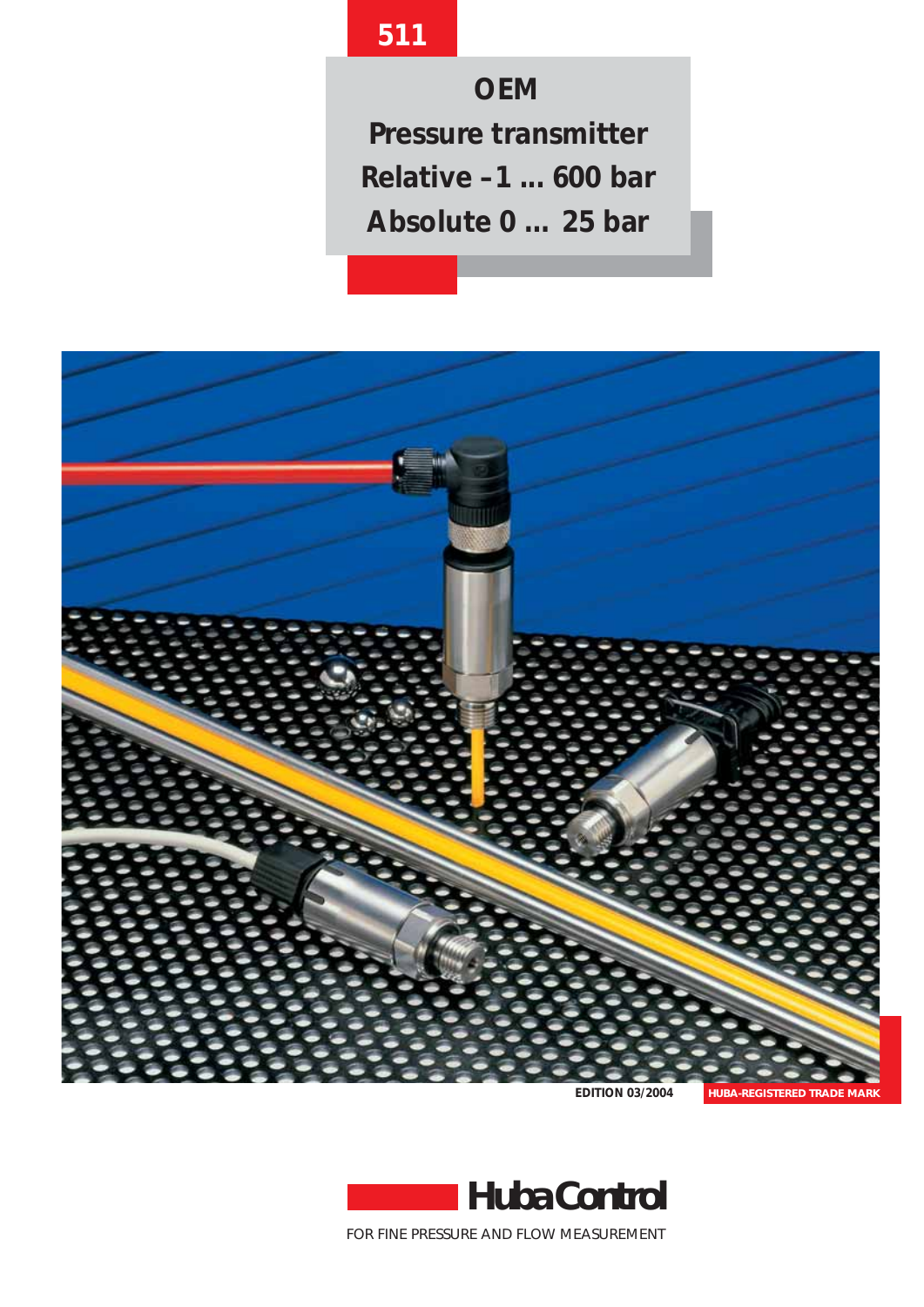

**EDITION 03/2004**

#### **Technical overview**

These compact OEM pressure transmitters type series 511meet the highest specification for mechanical stress, EMC compatibility, and operational reliability, which means that this range is particulary suitable for all demanding industrial applications.

This sensor utilises a ceramic technology, developed by Huba Control and for the last 10 years, in millions of applications, used in combination with unique integrated electronic design, means that the type 511 series has a high degree of accuracy for all temperature ranges. These units are available in small or production quantities, with an excellent price to performance ratio.



#### **The distinct advantages**

- Compact, rugged construction for highest operational reliability
- Protection IP 67 standard
- No media egress when exceeding rupture pressure (patented)
- Negligible temperature influence on accuracy
- Excellent EMC-capacity
- Saving time by quick cable mounting by the customer with Quickon-System

#### **Legend to cross-section drawing**

- 1 Connection fitting
- 2 Protection of media leakage
- 3 Sealing
- 4 Ceramic cell
- 5 Electronic with EMC-protection
- 6 Electrical connection (example Quickon)

# **Pressure ranges**

Absolute pressure Relative pressure (Gage) (differential measurement of pressure relative to ambient pressure).

## **Overload**

| 3.0x Full scale at         |  | $-1$ 4 bar |  |
|----------------------------|--|------------|--|
| 2.5x Full scale at         |  | $6600$ bar |  |
| but as a maximum           |  | $900$ bar  |  |
| Higher overload on request |  |            |  |

## **Rupture pressure**

3.0x Full scale at - 1 ... 4 bar<br>2.5x Full scale at 6 ... 600 bar 2.5x Full scale at but as a maximum 900 bar Higher rupture pressure on request **Patented media stop system to prevent media egress when exceeding rupture pressure range (** $\geq$  **40 bar nominal value)**

## **Accuracy**

| Total of linearity,                |                  |
|------------------------------------|------------------|
| hysteresis and repeatability       |                  |
| Adjustment bar                     | Adjustment psi   |
| $\lt +/- 0.3\%$ fs                 | $< +/- 0.5\%$ fs |
| Adjustment accuracy zero point and |                  |
| full scale                         |                  |
| Adjustment bar                     | Adjustment psi   |
| $< +/- 0.3\%$ fs                   | $< +/- 0.5\%$ fs |
|                                    |                  |

## **Housing material**

Casing: Stainless steel 1.4305 (AISI 303)

## **Materials in contact with the medium**

Ceramic Al<sub>2</sub>O<sub>3</sub>/ Stainless steel 1.4305 (AISI 303) Media stopper: PPS Sealing material: optionally FPM, NBR, others on request

## **Application temperature**

| Medium temperature with sealing:   |  |  |  |  |
|------------------------------------|--|--|--|--|
| $-15 + 125$ °C<br><b>FPM</b>       |  |  |  |  |
| $-25 + 85 °C$<br><b>NBR</b>        |  |  |  |  |
| FPM spec. $-40 + 150$ °C           |  |  |  |  |
| Ambient temperature:               |  |  |  |  |
| For all versions max. 85 °C        |  |  |  |  |
| For versions with connector AMP    |  |  |  |  |
| and ratiometric output             |  |  |  |  |
| max. 125 °C                        |  |  |  |  |
| (Versions up to 150 °C on request) |  |  |  |  |

#### **Temperature influences**

|                 | Adjustment bar                 | Adjustment psi        |
|-----------------|--------------------------------|-----------------------|
| TK <sub>0</sub> | $<$ ± 0.015% fs/K              | $<$ $\pm$ 0.025% fs/K |
| TKF.            | $<$ ± 0.015% fs/K              | $<$ ± 0.015% fs/K     |
|                 | temperature range $-40+125$ °C |                       |

## **Dynamic response**

Suitable for static and dynamic measurements. Response time < 2 ms typ. 1 ms

## **Pressure connections**

See order code selection table

## **Weight**

Version inside thread 85 grams Version outside thread 95 grams

## **Installation arrangement**

Unrestricted

## **Signal/Power supply**

See order code selection table • Short circuit-proof and protected against polarity reversal. Each connection against other with max. +/– supply voltage. **Electric strength 500 VDC, on request 1000 VDC**

#### **Load**

| Voltage outputs:                                                    |
|---------------------------------------------------------------------|
| $> 10$ kOhm $/ < 100$ nF                                            |
| Output<br>supply voltage - $8V$ [Ohm]<br>$4 - 20 \text{ mA} \leq 1$ |
| Ratiometric                                                         |
| >10 kOhm/< 100 nF                                                   |

#### **Current consumption**

| With max. signal output                 |                   |
|-----------------------------------------|-------------------|
| Voltage outputs: $\langle 4 \rangle$ mA |                   |
| $4 - 20$ mA                             | $< 20 \text{ mA}$ |
| Ratiometric                             | < 4mA             |

#### **Electrical connections / Protection standard**

See order code selection table

## **Tests / Admissions**

**Shock acc. IEC 68-2-27,** 75 G, 11 ms half sine wave, all 3 directions. Free fall from 1 m on concrete (6x). **Constant shock acc. IEC 68-2-29** 40 G for 6 ms, 1000x all 3 directions.

**Vibration acc. IEC 68-2-6,** 20 G, 9 ... 200 Hz, 2 ... 9 Hz with amplitude +/– 15 mm, 1 Octave / min. all 3 directions, 50 constant load. **EMC**-behaviour see on the back. **UL** according to standard 60730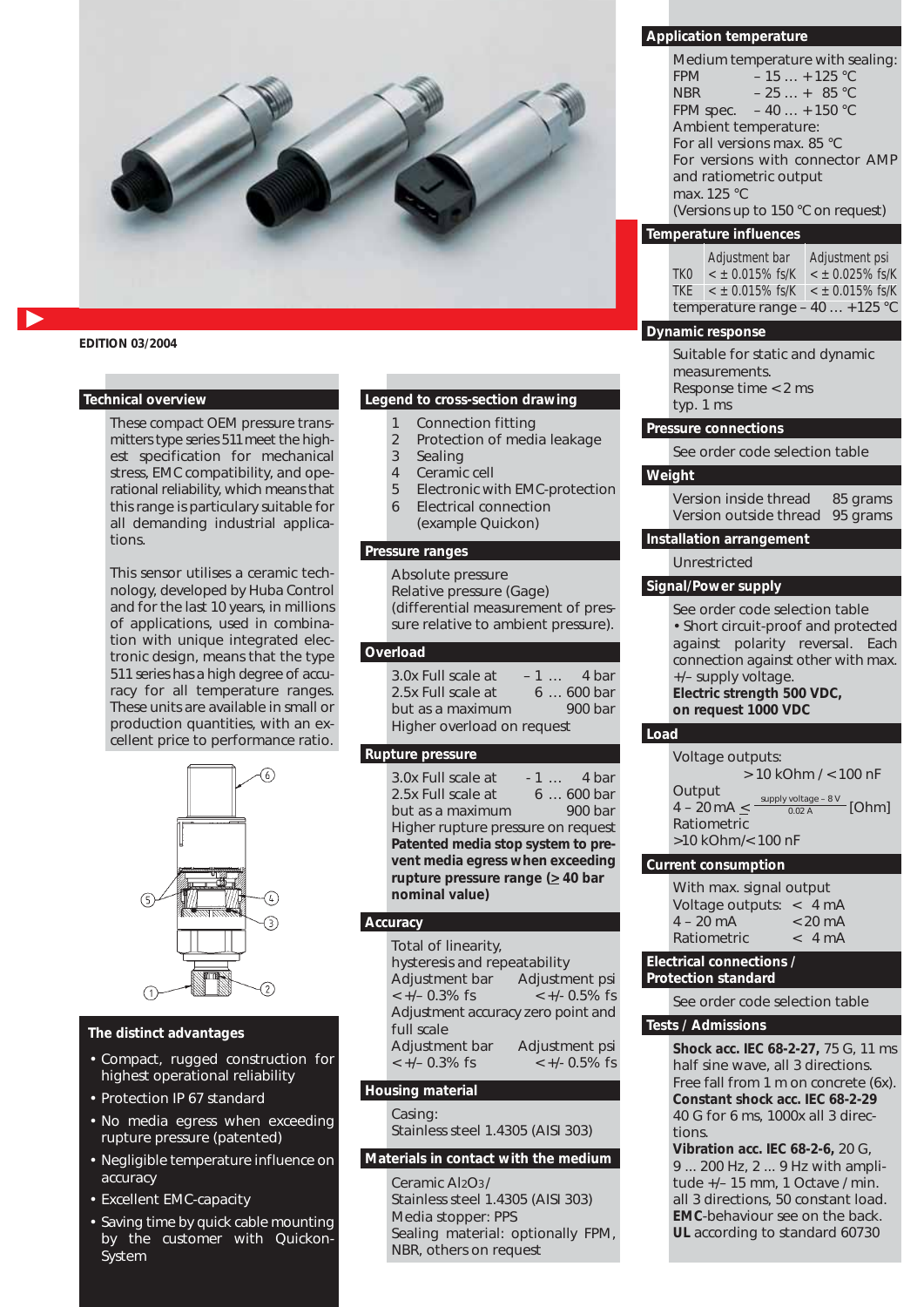## **Versions**

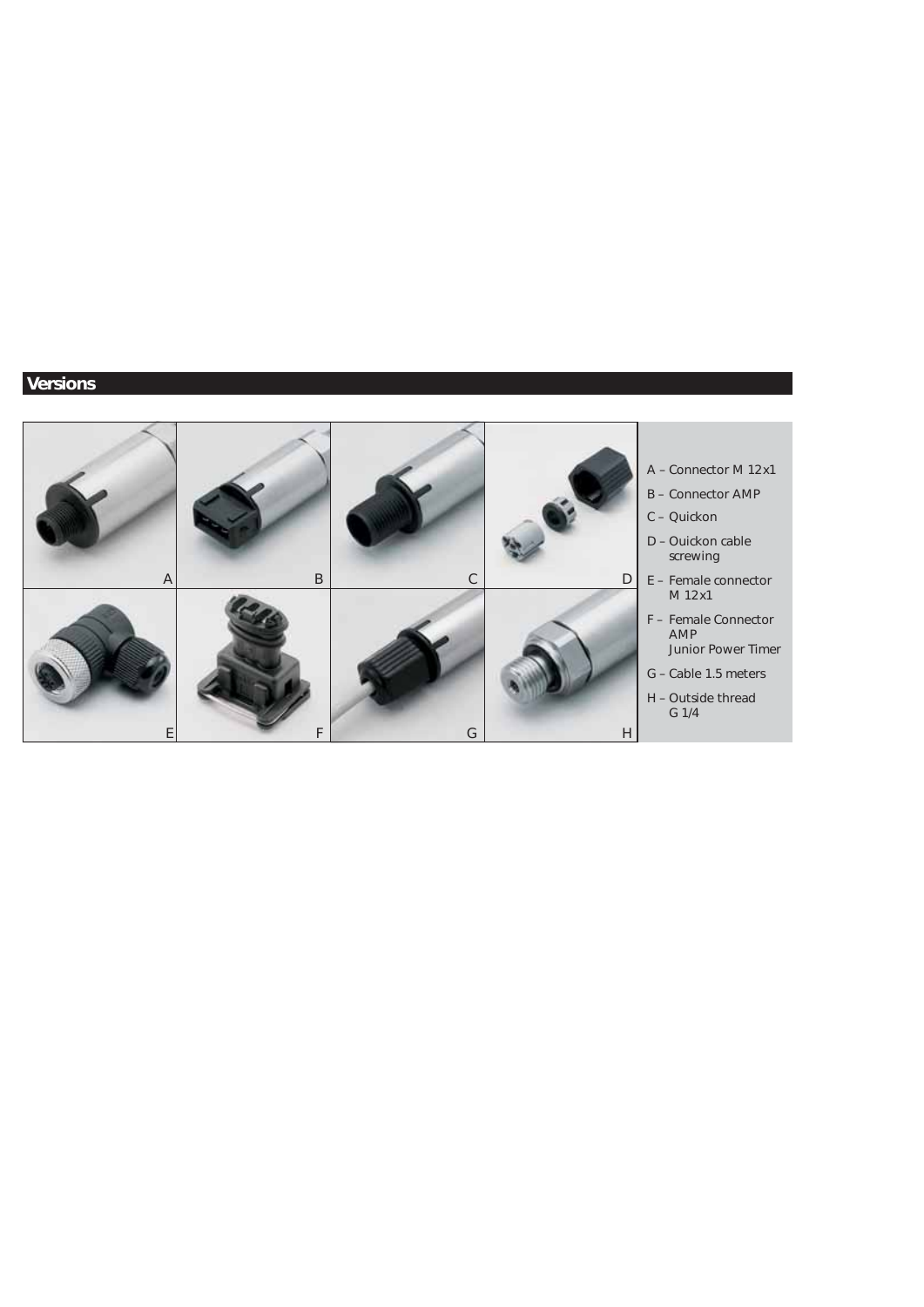| Order code selection table                 | 511<br><b>EDITION 03/2004</b>                                                                                                                                                                                                                                                                                                                                                                                                |                                      |                                                                                                                                                                       |                                                                                                                                                                        |                                                                  |                   |                                                      |                             |                                         |                               |   |
|--------------------------------------------|------------------------------------------------------------------------------------------------------------------------------------------------------------------------------------------------------------------------------------------------------------------------------------------------------------------------------------------------------------------------------------------------------------------------------|--------------------------------------|-----------------------------------------------------------------------------------------------------------------------------------------------------------------------|------------------------------------------------------------------------------------------------------------------------------------------------------------------------|------------------------------------------------------------------|-------------------|------------------------------------------------------|-----------------------------|-----------------------------------------|-------------------------------|---|
| Relative pressure                          |                                                                                                                                                                                                                                                                                                                                                                                                                              | 9                                    |                                                                                                                                                                       |                                                                                                                                                                        |                                                                  |                   |                                                      |                             |                                         |                               |   |
| Absolute pressure                          |                                                                                                                                                                                                                                                                                                                                                                                                                              | 8                                    |                                                                                                                                                                       |                                                                                                                                                                        |                                                                  |                   |                                                      |                             |                                         |                               |   |
| Pressure ranges in bar <sup>1</sup> $-1$ + | bar<br>$\overline{0}$<br>$0$ +<br>1<br>bar<br>$0$ +<br>$1.6$ bar<br>$0$ +<br>$2.5$ bar<br>$0$ +<br>$\overline{4}$<br>bar<br>$0 +$<br>6<br>bar<br>$0 + 10$<br>bar<br>$0 + 16$<br>bar<br>$0 + 25$<br>bar<br>$0 + 40$<br>bar<br>$0 + 60$<br>bar<br>$0 + 100$<br>bar<br>$0 + 160$<br>bar<br>$0 + 250$<br>bar<br>$0 + 400$<br>bar<br>Viton seal only<br>$0 + 600$<br>bar<br>Viton seal only                                       | 9<br>9<br>9<br>9<br>9<br>9<br>9<br>9 | $\mathbf 0$<br>1<br>$\mathbf{1}$<br>1<br>$\mathbf{1}$<br>1<br>3<br>3<br>$\sqrt{3}$<br>$\sqrt{3}$<br>$\overline{4}$<br>4<br>$\overline{4}$<br>4<br>5<br>$\overline{5}$ | $\theta$<br>1<br>$\overline{2}$<br>4<br>$\sqrt{5}$<br>7<br>$\theta$<br>1<br>$\overline{2}$<br>3<br>$\boldsymbol{0}$<br>1<br>$\overline{2}$<br>3<br>$\overline{4}$<br>5 | 6<br>6                                                           |                   |                                                      |                             |                                         |                               |   |
| Pressure ranges in psi1                    | -30  0" hg<br>$0 + 15$ psi<br>$0 + 30$ psi<br>$0 + 60$ psi<br>$0 + 100$ psi<br>$0 + 200$ psi<br>$0 + 300$ psi<br>$0 + 500$ psi<br>$0 + 750$ psi<br>$0 + 1000$ psi<br>$0+2000$ psi<br>$0+3000$ psi<br>Viton seal only<br>$0 + 5000$ psi<br>$0 + 7500$ psi<br>Viton seal only<br>$\blacktriangle$<br>Full scale signal at these pressures                                                                                      | 9<br>9<br>9<br>9<br>9<br>9<br>9      | Α<br>B<br>B<br>B<br>B<br>$\mathsf C$<br>C<br>$\mathsf C$<br>D<br>$\mathsf{D}$<br>D<br>$\mathsf D$<br>E<br>E                                                           | 0<br>$\mathbf{1}$<br>4<br>$\sqrt{5}$<br>7<br>$\mathbf{1}$<br>$\overline{2}$<br>$\sqrt{3}$<br>0<br>$\mathbf{1}$<br>$\overline{2}$<br>$\sqrt{3}$<br>4<br>5               | 6<br>6                                                           |                   |                                                      |                             |                                         |                               |   |
| Sealing materials <sup>2</sup>             | FPM Fluoro-elastomer (Viton)<br>$-15 + 125$ °C<br>butadiene-acrylic nitrile-caoutchouc $-25+85$ °C<br>NBR .<br>FPM Fluoro-elastomer (Viton) spec.<br>$-40 + 150$ °C                                                                                                                                                                                                                                                          |                                      |                                                                                                                                                                       |                                                                                                                                                                        | $\mathbf 0$<br>$\overline{2}$<br>6                               |                   |                                                      |                             |                                         |                               |   |
| Calibration                                | Factory calibrated in bar                                                                                                                                                                                                                                                                                                                                                                                                    |                                      |                                                                                                                                                                       |                                                                                                                                                                        |                                                                  | 0                 |                                                      |                             |                                         |                               |   |
| Outputs and<br>power supply                | $0 - 5V8.0$<br>- 33.0 VDC 3-wire cable<br>$-6V$<br>$8.0 - 33.0$ VDC<br>3-wire cable<br>$-10V$<br>$11.4 - 33.0$ VDC<br>3-wire cable<br>0<br>$-10V$<br>$\overline{0}$<br>16 - 34 VDC/24 VAC +/- 15%<br>3-wire cable*<br>– 20 mA<br>$8.0 - 33.0$ VDC<br>2-wire cable<br>4<br>$0.5 - 4.5$ V, ratiometric 5 VDC (4.75 - 5.25)<br>3-wire cable<br>* Only with Quickon- and cable version                                           |                                      |                                                                                                                                                                       |                                                                                                                                                                        |                                                                  |                   | 1<br>6<br>2<br>$\overline{7}$<br>3<br>$\overline{4}$ |                             |                                         |                               |   |
| <b>Electrical connections</b>              | Cable, 1.5 meters<br>IP 67<br>max. 85 °C<br>Quickon including cable screwing<br>IP 67<br>max. 85 °C<br>Connector AMP (without female connector)<br>IP 67<br>max. 125 °C<br>Connector M 12 x 1 (without female connector) IP 67<br>max. 85 °C                                                                                                                                                                                 |                                      |                                                                                                                                                                       |                                                                                                                                                                        |                                                                  |                   |                                                      | 0<br>$\mathbf{1}$<br>2<br>5 |                                         |                               |   |
| Pressure connections <sup>3</sup>          | G 1/4 with O-ring sealing<br>Inside thread<br>Outside thread<br>G 1/4 sealed at back DIN 3852/E<br>1/4-18 NPT<br>Outside thread<br>Outside thread<br>R 1/4, DIN 2999<br>Outside thread<br>M 12 x 1.5<br>Outside thread<br>M 14 x 1.5                                                                                                                                                                                         |                                      |                                                                                                                                                                       |                                                                                                                                                                        |                                                                  |                   |                                                      |                             | 1<br>4<br>$\overline{3}$<br>7<br>5<br>6 |                               |   |
| <b>Process connections</b>                 | Stainless steel without pressure tip orifice<br>Stainless steel with pressure tip orifice (standard from $\geq$ 40 bar on)<br>Stainless steel without pressure tip orifice, free of oil and grease<br>(only seal Viton, not compound-filled, up to 160 bar)<br>Stainless steel with pressure tip orifice (standard from $\geq$ 40 bar on)<br>free of oil and grease<br>(only seal Viton, not compound-filled, up to 160 bar) |                                      |                                                                                                                                                                       |                                                                                                                                                                        |                                                                  |                   |                                                      |                             |                                         | 1<br>$\overline{2}$<br>3<br>4 |   |
| Pressure range<br>variation                | Indicate W and mention range on order                                                                                                                                                                                                                                                                                                                                                                                        |                                      |                                                                                                                                                                       |                                                                                                                                                                        |                                                                  |                   |                                                      |                             |                                         |                               | W |
|                                            |                                                                                                                                                                                                                                                                                                                                                                                                                              |                                      |                                                                                                                                                                       |                                                                                                                                                                        |                                                                  |                   |                                                      |                             |                                         |                               |   |
| <b>Accessories</b>                         | Female connector for connector M12 x 1<br>(not included in delivery)<br>Female connector AMP (Junior Power Timer)<br>(not included in delivery)<br>(included in delivery)<br>Quickon cable screwing                                                                                                                                                                                                                          |                                      |                                                                                                                                                                       | 1<br>$\mathbf{1}$<br>$\mathbf{1}$                                                                                                                                      | $\begin{array}{cccc} 0 & 8 & 7 & 6 \\ 0 & 7 & 3 & 5 \end{array}$ | $0\quad 6\quad 9$ |                                                      | 7                           | 5<br>$\overline{7}$<br>$\mathbf Q$      |                               |   |
| Packaging                                  | Mention on order: • single packaging / • multiple packaging (25 pcs)<br>· Single packaging, accessories integrated<br>• Multiple packaging (25 pcs), Quickon cable screwing enclosed                                                                                                                                                                                                                                         |                                      |                                                                                                                                                                       |                                                                                                                                                                        |                                                                  |                   |                                                      |                             |                                         |                               |   |

1 Other pressure ranges on request.<br>2 According to ISO standard R 1629, other sealing materials on request.

Ч.

 $\sim 10^{-1}$